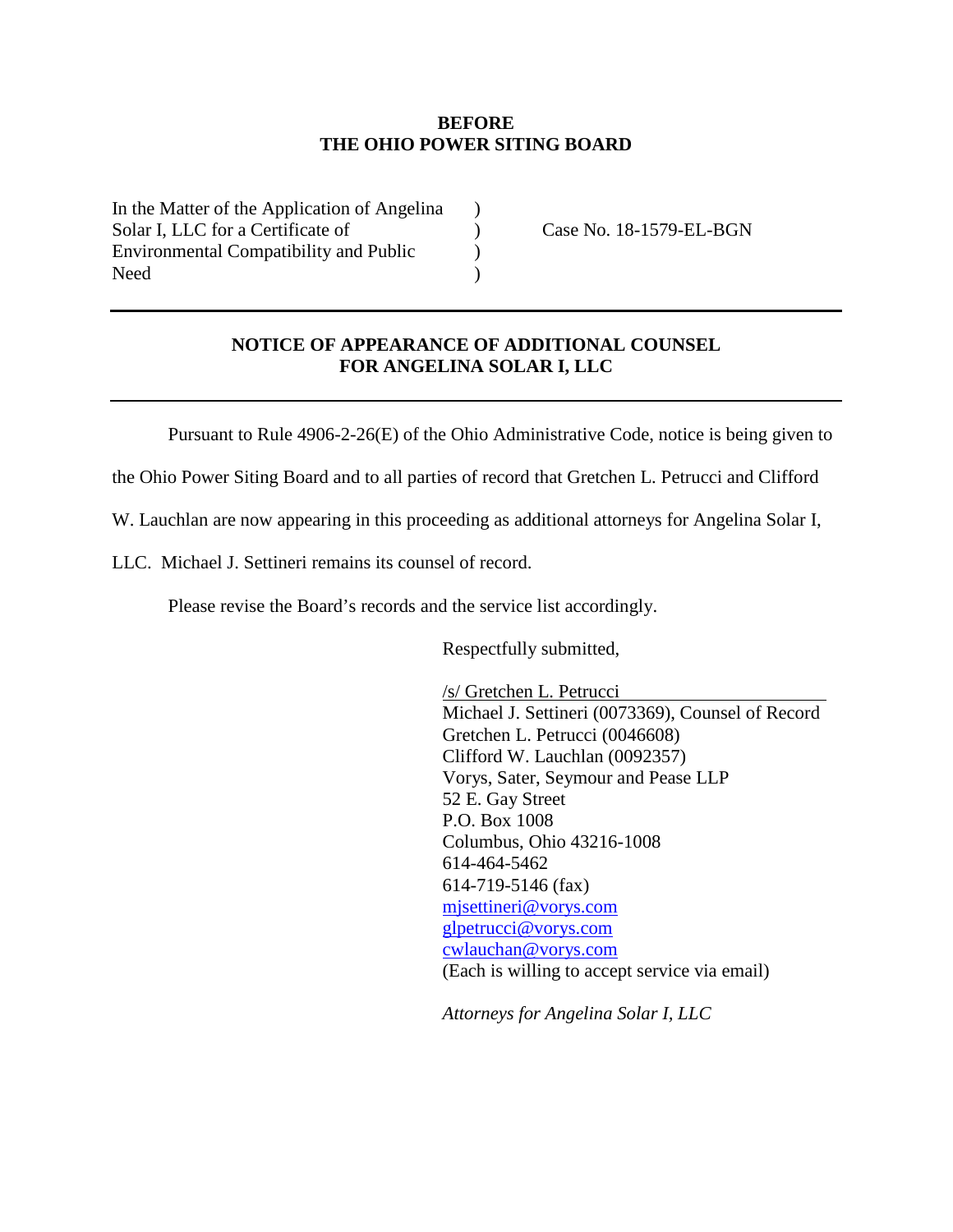## **CERTIFICATE OF SERVICE**

The Ohio Power Siting Board's e-filing system will electronically serve notice of the filing of this document on the parties referenced on the service list of the docket card who have electronically subscribed to the case. In addition, the undersigned certifies that a courtesy copy of the foregoing document is also being served (via electronic mail) on the  $29<sup>th</sup>$  day of July 2020

upon all persons/entities listed below:

Jodi Bair *Counsel for Staff of the Ohio Power Siting Board* 

jodi.bair@ohioattorneygeneral.gov

Kathryn M. West *Counsel for the Preble County Engineer, Preble County Soil and Water Conservation District, Board of Trustees of Israel Township, Board of Trustees of Dixon Township and the Preble County Planning Commission* 

## kwest@prebco.org

W. Joseph Scholler Thaddeus M. Boggs *Counsel for the Eaton Community School District* 

jscholler@fbtlaw.com tboggs@fbtlaw.com

Chad A. Endsley Leah F. Curtis Amy M. Milam *Counsel for the Ohio Farm Bureau Foundation* cendsley@ofbf.org lcurtis@ofbf.org amilam@ofbf.org

jvankley@vankleywalker.com cwalker@vankleywalker.com

Jack A. Van Kley Christopher A. Walker *Counsel for Concerned Citizens of Preble County, LLC et al.* 

Dylan Borchers *Counsel for the Preble County Commissioners*  dborchers@bricker.com

/s/ Gretchen L. Petrucci Gretchen L. Petrucci